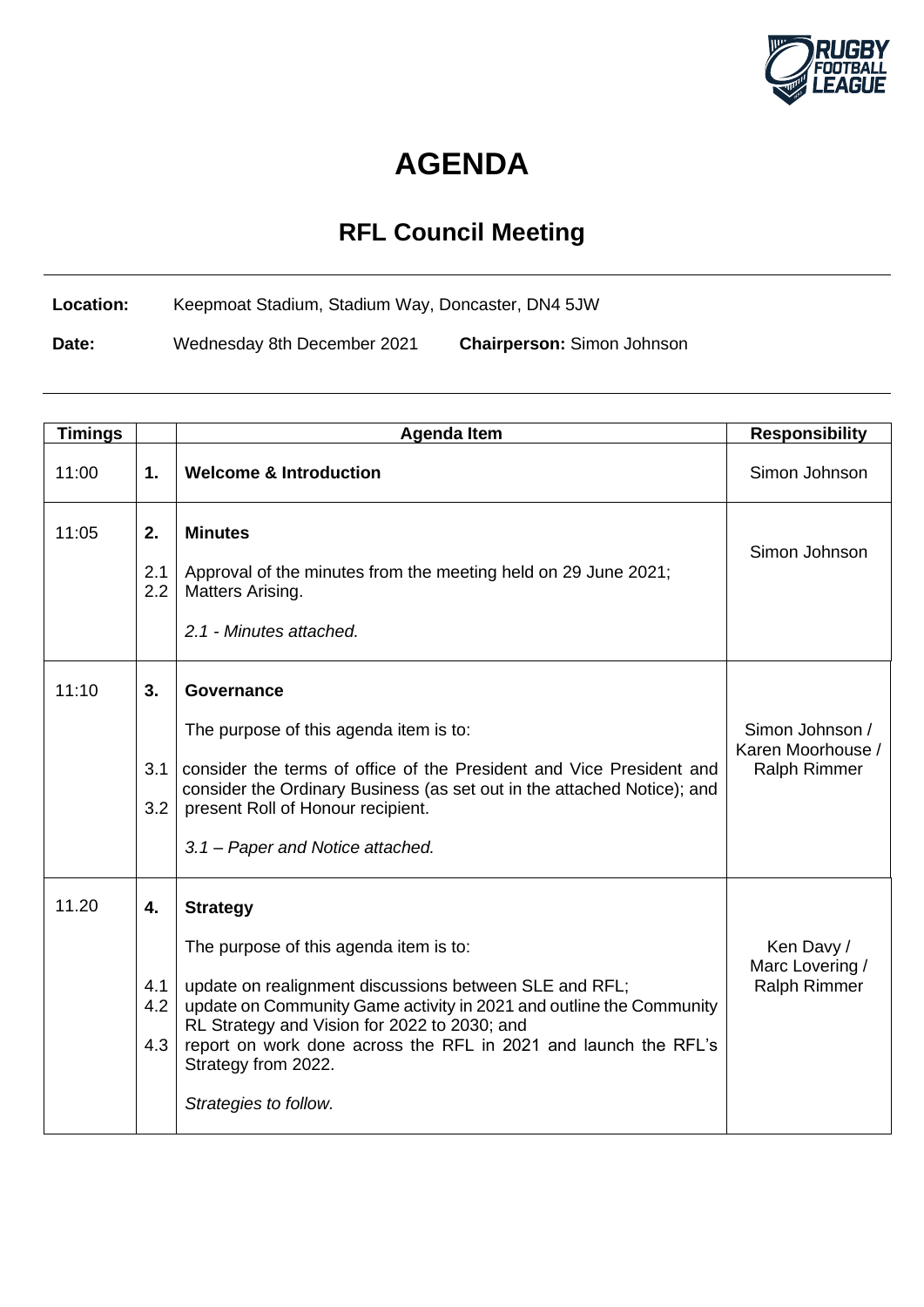

| 11:50 | 5.<br>5.1<br>5.2<br>5.3 | <b>Campaigns</b><br>The purpose of this agenda item is to:<br>provide an update on the 'Tackle It - Rugby League versus<br>Discrimination' Action Plan;<br>provide an update on the Enjoy the Game Campaign and Action Plan;<br>and<br>consider how the Sport should embed environmental sustainability.<br>I&D Action Plan attached. Presentation on the day. | Rimla Akhtar /<br><b>Ben Abberstein</b><br>(new Inclusion<br>Lead) / Robert<br>Hicks/<br>Andy Wilson |
|-------|-------------------------|----------------------------------------------------------------------------------------------------------------------------------------------------------------------------------------------------------------------------------------------------------------------------------------------------------------------------------------------------------------|------------------------------------------------------------------------------------------------------|
| 12:20 | 6.                      | <b>RLWC2021</b><br>The purpose of this agenda item is to update on the staging of the World<br>Cup in 2022.<br>Presentation on the day.                                                                                                                                                                                                                        | Alison O'Brien /<br>Chris Brindley /<br>Jon Dutton                                                   |
| 13:00 |                         | <b>LUNCH BREAK</b>                                                                                                                                                                                                                                                                                                                                             |                                                                                                      |
| 13:15 | 7.                      | <b>Rugby League Charities</b><br>The purpose of this agenda item is to update on the work of the Rugby<br>League charities.<br>Presentation on the day.                                                                                                                                                                                                        | Karen Moorhouse /<br><b>Chris Rostron</b>                                                            |
| 13.30 | 8.                      | <b>Head Contact</b><br>The purpose of this agenda item is to update on the ongoing work<br>relating to head contact and concussion.<br>Presentation on the day.                                                                                                                                                                                                | Laura Fairbank /<br><b>Richard Yates</b>                                                             |
| 14:00 | 9.                      | <b>Our League Active</b><br>The purpose of this agenda item is to provide an update on the<br>importance of the Our League Active project.<br>Presentation on the day.                                                                                                                                                                                         | Sandy Lindsay                                                                                        |
| 14:15 | 10.                     | <b>Any Other Business</b><br><b>Board Remuneration.</b>                                                                                                                                                                                                                                                                                                        |                                                                                                      |